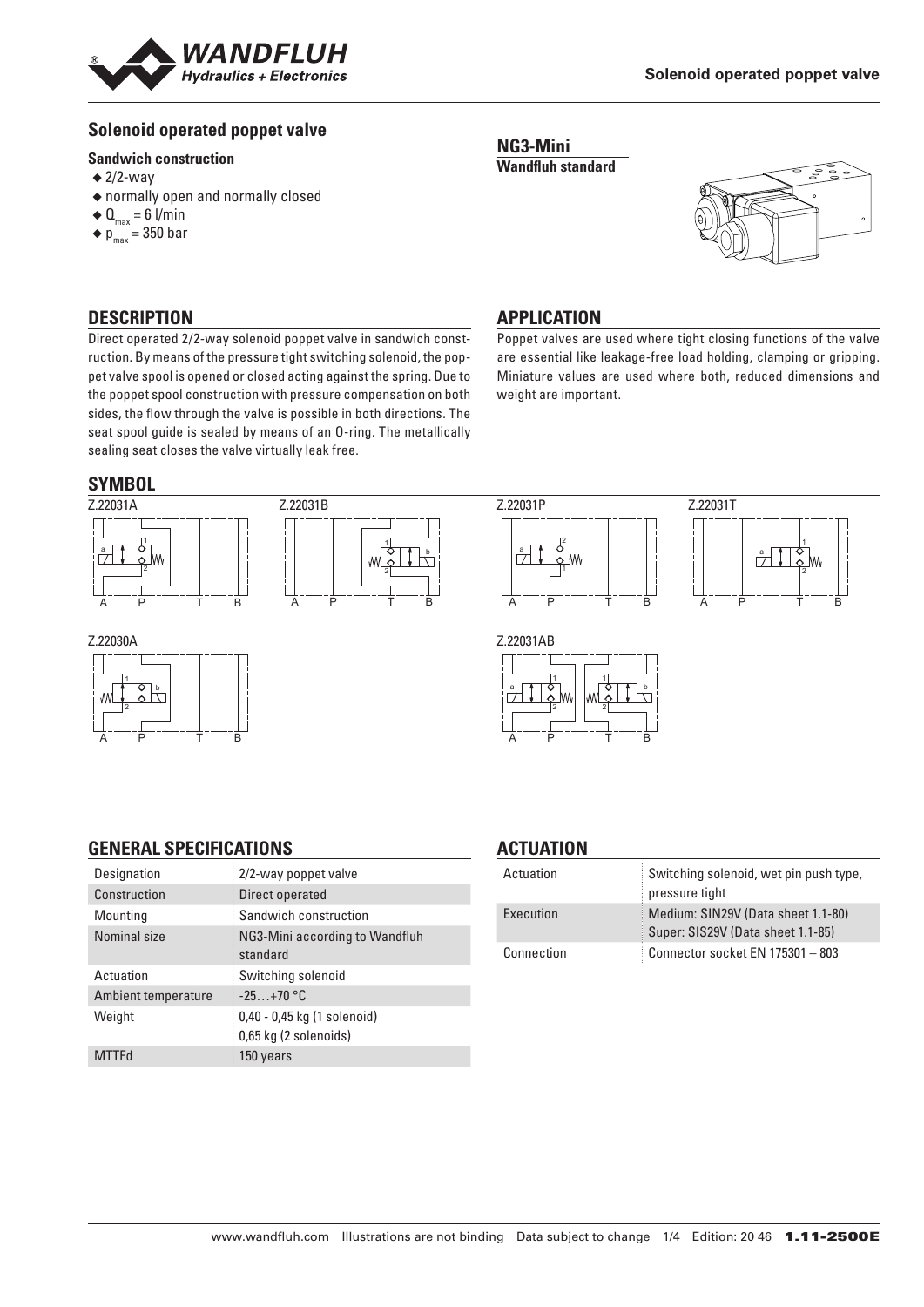

# **TYPE CODE**

|                                      |                                |               |                           |                |      |                | Ζ | 2 2 0 3 |  | $\sim$ | ٠ | # |
|--------------------------------------|--------------------------------|---------------|---------------------------|----------------|------|----------------|---|---------|--|--------|---|---|
| Poppet valve, sandwich construction  |                                |               |                           |                |      |                |   |         |  |        |   |   |
| Solenoid, Medium<br>Solenoid, Super  |                                | $\frac{M}{S}$ |                           |                |      |                |   |         |  |        |   |   |
| 2 way (connections)                  |                                |               |                           |                |      |                |   |         |  |        |   |   |
| 2 switching positions                |                                |               |                           |                |      |                |   |         |  |        |   |   |
| Nominal size 3-Mini                  |                                |               |                           |                |      |                |   |         |  |        |   |   |
| Normally closed<br>Normally open     |                                | $\frac{1}{0}$ |                           |                |      |                |   |         |  |        |   |   |
| Type list / Function<br>Poppet valve | in P<br>in A and B             | P<br>AB       | in T<br>in A              | $\overline{A}$ | in B | $\overline{B}$ |   |         |  |        |   |   |
| Nominal voltage $U_{N}$              | <b>12 VDC</b><br><b>24 VDC</b> | G12<br>G24    | <b>115 VAC</b><br>230 VAC | R115<br>R230   |      |                |   |         |  |        |   |   |
| Sealing material                     | <b>NBR</b><br>FKM (Viton)      | D1            |                           |                |      |                |   |         |  |        |   |   |
| Design index (subject to change)     |                                |               |                           |                |      |                |   |         |  |        |   |   |

1.11-2500

## **ELECTRICAL SPECIFICATIONS**

| Protection class            | IP65                                                                                                   |
|-----------------------------|--------------------------------------------------------------------------------------------------------|
| Relative duty factor        | 100 % DF                                                                                               |
| Switching frequency         | 15'000 / h                                                                                             |
| Service life time           | 10 <sup>7</sup> (number of switching cycles,<br>theoretically)                                         |
| Voltage tolerance           | $\pm$ 10 % with regard to nominal voltage                                                              |
| Standard nominal<br>voltage | 12 VDC, 24VDC, 115 VAC, 230 VAC<br>$AC = 50$ to 60 Hz, rectifier integrated in<br>the connector socket |

**Note!** Other electrical specifications see data sheet 1.1-80 (Medium) and 1.1-85 (Super)

# **HYDRAULIC SPECIFICATIONS**

| Working pressure            | Medium: $p_{max}$ = 125 bar<br>Super: $p_{max}$ = 350 bar                  |
|-----------------------------|----------------------------------------------------------------------------|
| Maximum volume flow         | $Q_{max} = 6$ l/min, see characteristic                                    |
| Volume flow direction       | Any (see characteristic)                                                   |
| Leakage oil                 | Poppet type, max. 0,05 ml / min (approx.<br>1 drop / min) at 30 $cSt$      |
| Fluid                       | Mineral oil, other fluid on request                                        |
| <b>Viscosity range</b>      | 12 mm <sup>2</sup> /s320 mm <sup>2</sup> /s                                |
| Temperature range<br>fluid  | $-25+70$ °C (NBR)<br>$-20+70$ °C (FKM)                                     |
| Contamination<br>efficiency | Class 20 / 18 / 14                                                         |
| Filtration                  | Required filtration grade $\beta$ 1016 $\geq$ 75,<br>see data sheet 1.0-50 |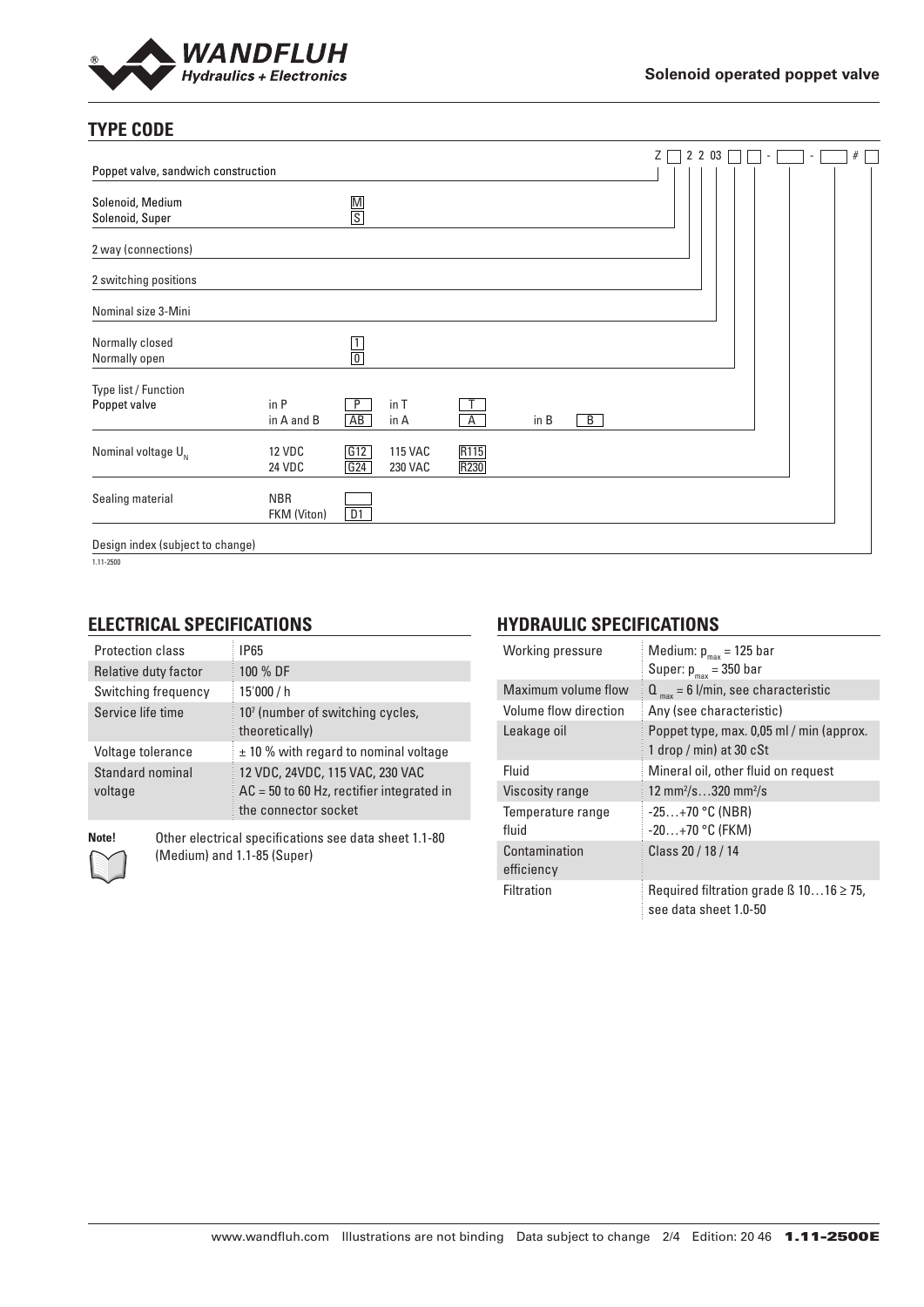

# **PERFORMANCE SPECIFICATIONS**

Oil viscosity  $v = 30$  mm<sup>2</sup>/s





## **STANDARDS**

| Mounting interface            | Wandfluh standard   |
|-------------------------------|---------------------|
| Solenoids                     | <b>DIN VDE 0580</b> |
| <b>Connection execution D</b> | EN $175301 - 803$   |
| <b>Protection class</b>       | EN 60 529           |
| Contamination efficiency      | ISO 4406            |

### **MANUAL OVERRIDE**

Screw plug (HB0), no actuation possible Optionally: HB4,5, HN(K) or HR(K)  $\rightarrow$  See data sheet 1.1-311

#### **COMMISSIONING**

**SURFACE TREATMENT**

**Attention!** When commissioning, the valve must be vented under

pressure (max. two rotations of screw E).

◆ The sandwich bodies are zinc-phosphated or zinc-nickel coated

◆ The solenoid and the cover are re zinc-nickel coated

◆ The socket head screws are zinc coated

**SEALING MATERIAL**

NBR or FKM (Viton) as standard, choice in the type code

# **INSTALLATION NOTES**

| Mounting type            | Sandwich mounting<br>3 fixing holes for<br>socket head screws or studs M4 |
|--------------------------|---------------------------------------------------------------------------|
| Mounting position        | Any, preferably horizontal                                                |
| <b>Tightening torque</b> | Fixing screws $M_p = 2.6$ Nm (quality 8.8,<br>zinc coated)                |

### **VALVES INSTALLED**

The central functioning element is the poppet valve cartridge NG3, data sheet 1.11-2010.

| $p = f(Q)$ |                  |   | <b>Performance limits "Medium"</b> |   | Measured with nominal voltage -10 % |   |                 |
|------------|------------------|---|------------------------------------|---|-------------------------------------|---|-----------------|
| 125        | p [bar]<br>K0311 |   |                                    |   |                                     |   |                 |
|            |                  |   |                                    |   |                                     |   |                 |
| 100        |                  |   |                                    |   |                                     |   |                 |
| 75         |                  |   |                                    |   |                                     |   |                 |
|            |                  |   |                                    |   |                                     |   |                 |
| 50         |                  |   |                                    |   |                                     |   |                 |
| 25         |                  |   |                                    |   |                                     |   |                 |
| $\Omega$   |                  |   |                                    |   |                                     |   |                 |
|            |                  | 2 | 3                                  | 4 | 5                                   | 6 | $Q$ [ $l/min$ ] |

|          | <b>Flow direction</b> |                   |
|----------|-----------------------|-------------------|
| Symbol   | $1 \rightarrow 2$     | $2 \rightarrow 1$ |
| ZS22031. |                       |                   |
| 7S22030A |                       |                   |



**Attention!** Long periods of non-actuation can reduce the switching performance

### **ACCESSORIES**

| <b>Fixing screws</b>              | Data sheet 1.0-60  |
|-----------------------------------|--------------------|
| Threaded subplates                | Data sheet 2.9-05  |
| Multi-station subplates           | Data sheet 2.9-45  |
| <b>Horizontal mounting blocks</b> | Data sheet 2.9-85  |
| <b>Technical explanations</b>     | Data sheet 1.0-100 |
| <b>Filtration</b>                 | Data sheet 1.0-50  |
| Relative duty factor              | Data sheet 1.1-430 |